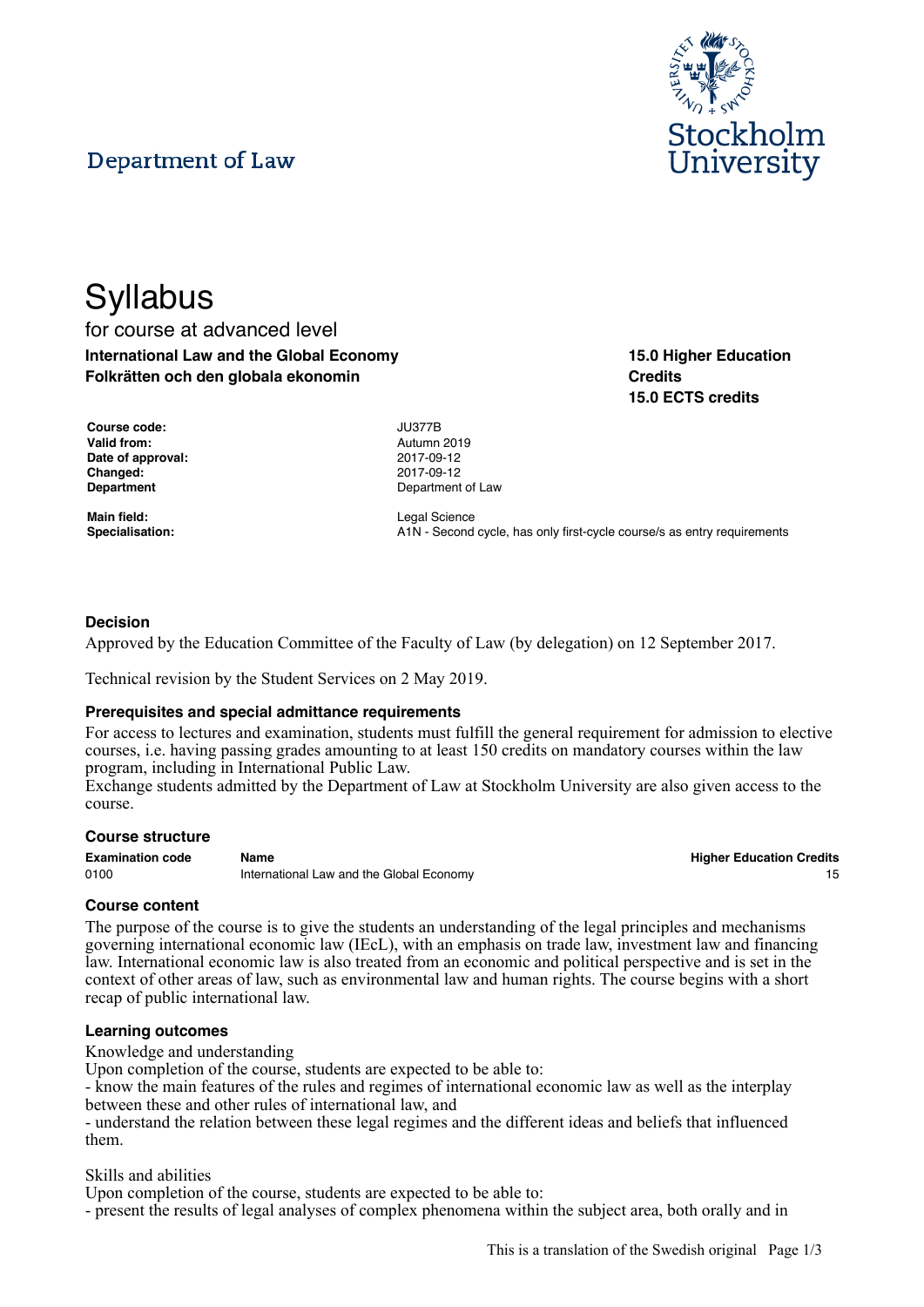writing,

- use legal methodology and terminology in the field of international economic law at an advanced level, and

- formulate analyses of the main legal rules and legal mechanisms of international economic law, in an independent and critical manner.

Judgement and approach

Upon completion of the course, students are expected to be able to:

- evaluate the main legal rules of international economic law in a historical, political and general legal context.

# **Education**

Instruction is given in the form of lectures, seminars and practical exercises. The language of instruction is English.

Active participation at the introduction as well as exercises where oral presentations are included is mandatory. Exemptions from the attendance requirement are otherwise solely granted if the student has a lawful excuse, in which case the student should complete a pedagogically equivalent assignment as compensation for their absence. Exemptions are however not granted for the oral presentations.

Attendance at other classes is voluntary but will be credited (see below).

## **Forms of examination**

Examination in the course is carried out through active attendance at the seminars as stated in the course description, oral and written presentations, a written examination as well as a home exam. If a written presentation or a home exam is submitted after the deadline, points will be deducted. An introductory part with a recap of public international law is examined through a specific written examination.

The language of examination is English.

Assessment criteria for the written assignments:

- subject and problem formulation
- factual knowledge and insight into the subject
- presentation
- materials
- methodology
- analysis and argumentation, including independence
- conclusions
- sources and formal requirements
- language

Assessment criteria for the oral presentations:

- ability to formulate legal problems

- ability to independently and systematically argue on the basis of the problem formulation and within a specified time limits

- ability to draw legal conclusions and communicate them

- ability to present problem formulation, argumentation and conclusions in a clear and interesting way

The final grade in the course is based on the total amount of points achieved by each student on each course moment. The minimum score required on each examined course moment in order to pass the entire course, together with the maximum scores achievable, are stated in the course description. The final grade in the course is based on the total amount of points achieved on each examined course moment.

In order to pass the course, students must achieve all intended learning outcomes. Grading criteria and permitted aids during the examination are specified in the course description.

Students who receive a failing grade on a regular examination will have the opportunity to retake the examination. Students who have received a passing grade on an examination may not retake the examination to attain a higher grade. A student who has failed the same examination twice is entitled to have another examiner appointed.

The final grade in the course is set using the following seven-point scale: A (Excellent), B (Very Good), C (Good), D (Satisfactory) and E (Adequate). Failing grades are Fx (Inadequate) or F (Totally Inadequate